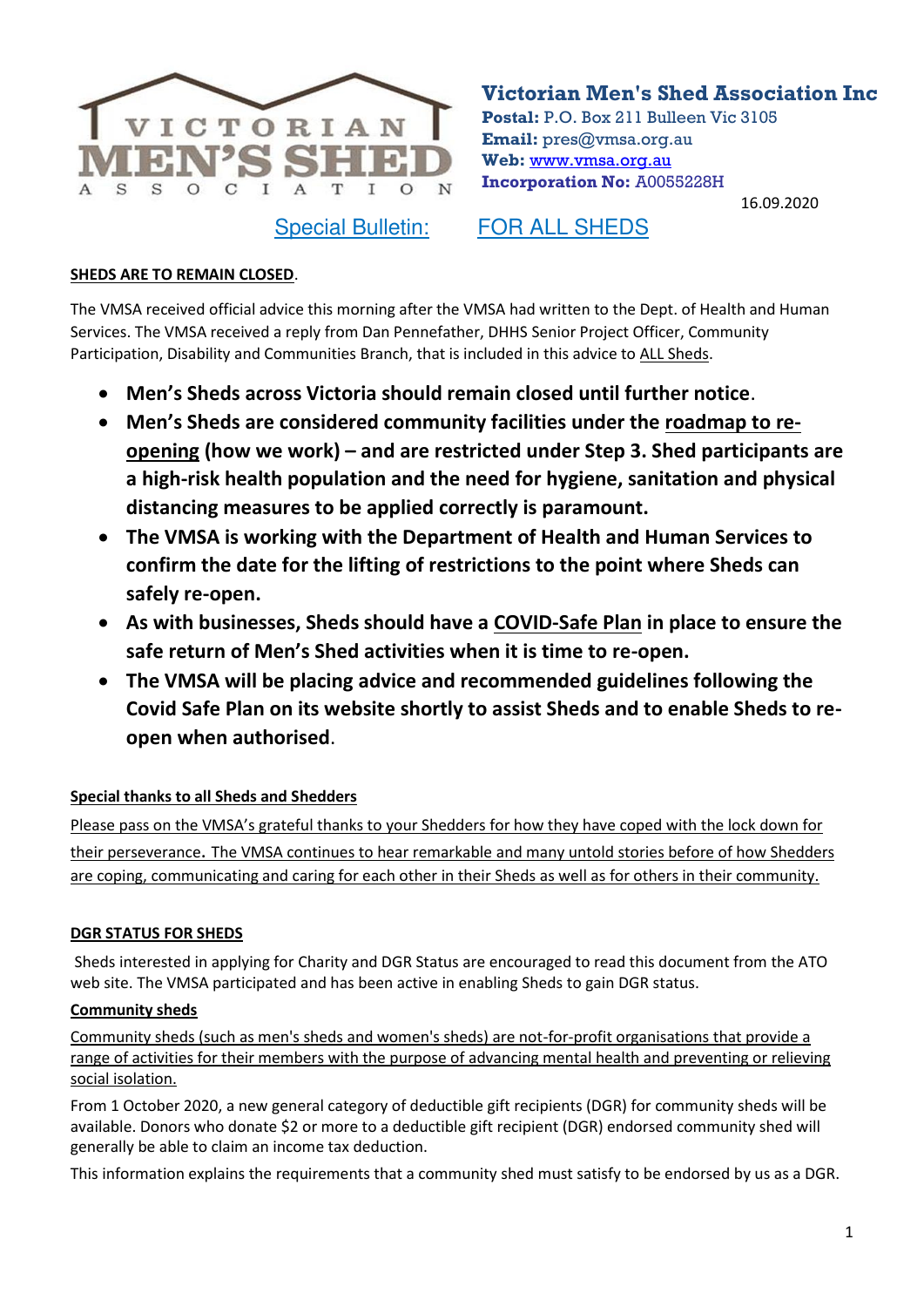# **On this page:**

- Characteristics
- • Eligibility criteria
- • Applying to be DGR endorsed
- Obligations as a DGR endorsed community shed

# **Characteristics:**

A community shed is a public institution that has all the following characteristics:

- • the dominant purposes are advancing mental health and preventing or relieving social isolation
- • purposes are advanced principally by o providing a physical location
- supporting individuals to work on projects or undertake other activities in the company of others at that location
- • it has either
- o open membership or

o membership open to persons of a particular gender or with Indigenous heritage or both*.* 

# **After you apply:**

What you can expect when we process your DGR application:

• • We will contact you to confirm we have received your application, and if we require further information.

- • While your application is being processed, donations you receive are not tax-deductible.
- • It may take up to 28 days for us to process your application, after receiving all required information.
- • You will receive a notification of your application outcome in the mail.
- Once you are DGR endorsed: o your DGR status will be added to the ABN lookup External Link on the Australian Business Register, so donors can confirm your shed can receive tax deductible gifts you can update your website or material advising of your tax-deductible status.

#### **Obligations as a DGR endorsed Community Shed:**

You must keep records that explain all transactions and activities relevant to your organisation's status as a DGR.

Your records must show that you have used all your gifts and deductible contributions for your DGR purpose.

We recommend you conduct a review of your organisation's eligibility for DGR status each year or when there is a substantial change in your activities. You can use our worksheet to review your DGR status.

You must tell us in writing if your organisation is no longer entitled to DGR endorsement. You must do this before, or as soon as possible after, the entitlement ends.

# **Next steps**: **The VMSA would encourage Sheds to register to attend the webinars below on the Australian Tax Office website for Community Sheds.**

• • Register to attend External Link our webinar on the new DGR category for community sheds, on 21 September, 11.00am–12:30pm (AEST).

• • Register to attend External Link the ACNC webinar, 'Community sheds, charity registration and DGR' on 14 October, from midday to 1.00pm (AEDT

#### If Sheds have any queries please contact the Tax Office, or the Charities Commission, or the VMSA President and the VMSA will pass your queries on to the VMSA's independent Accountants.

Lindsay Oates. President. E-Mail: [pres@vmsa.org.au](mailto:pres@vmsa.org.au)